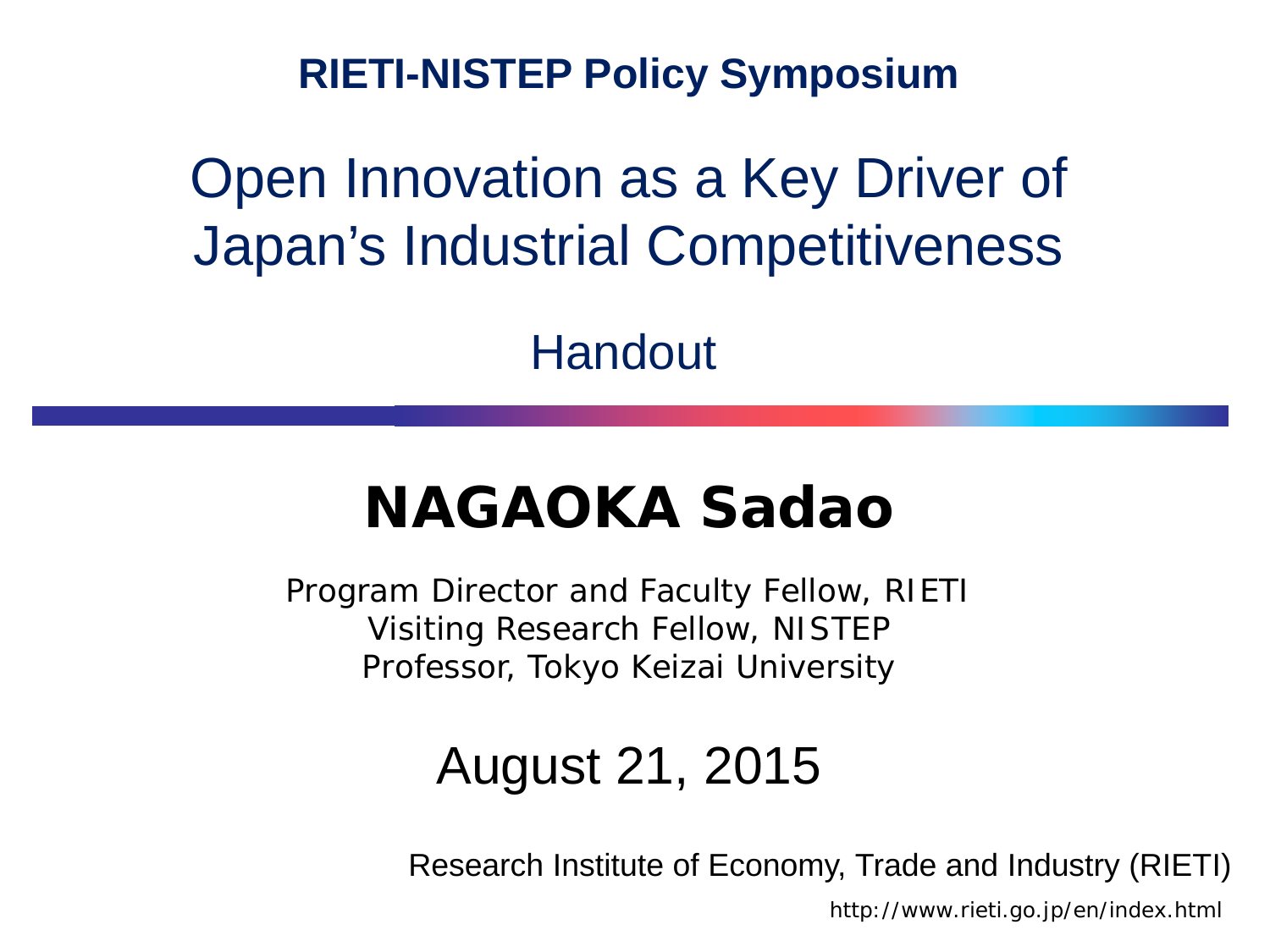RIETI‐NISTEP policy symposium

# Comments: from <sup>a</sup> US and Japan comparative perspective

Sadao Nagaoka August 2015 Program Director for Technology and Innovation, RIETI Visiting Research Fellow, NISTEP Professor, Tokyo Keizai University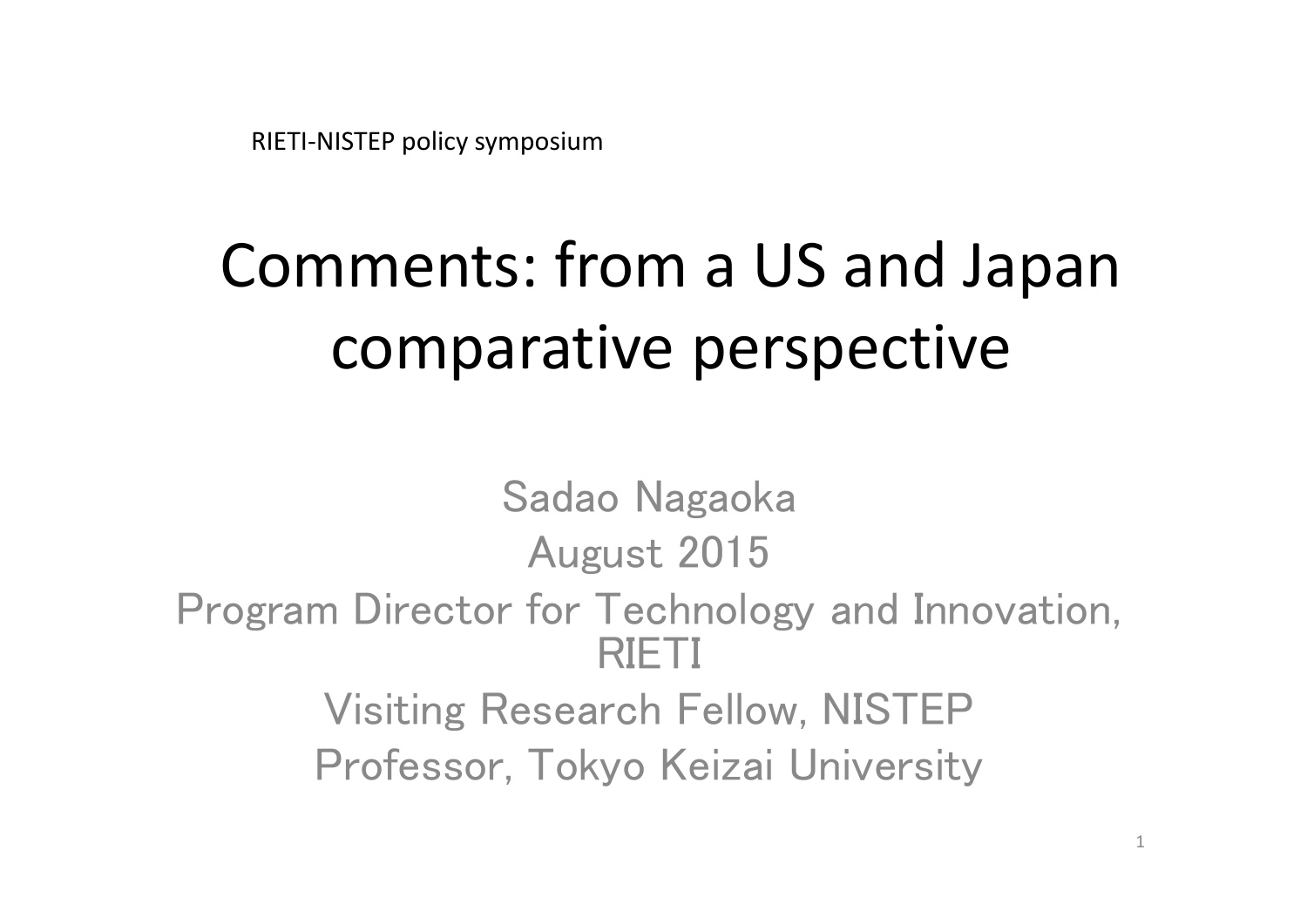# Innovation as combination

- Innovation as combination
	- ‐- knowledge creates knowledge
	- ‐ team production of knowledge
- ‐ combinations between the technology and complementary assets (including risk capital)
- Market failures for combination?
	- ‐high‐externality from the new combinations
	- ‐ Human resources infrastructure
- ‐ Coordination failure (e.g critical mass for start‐up system)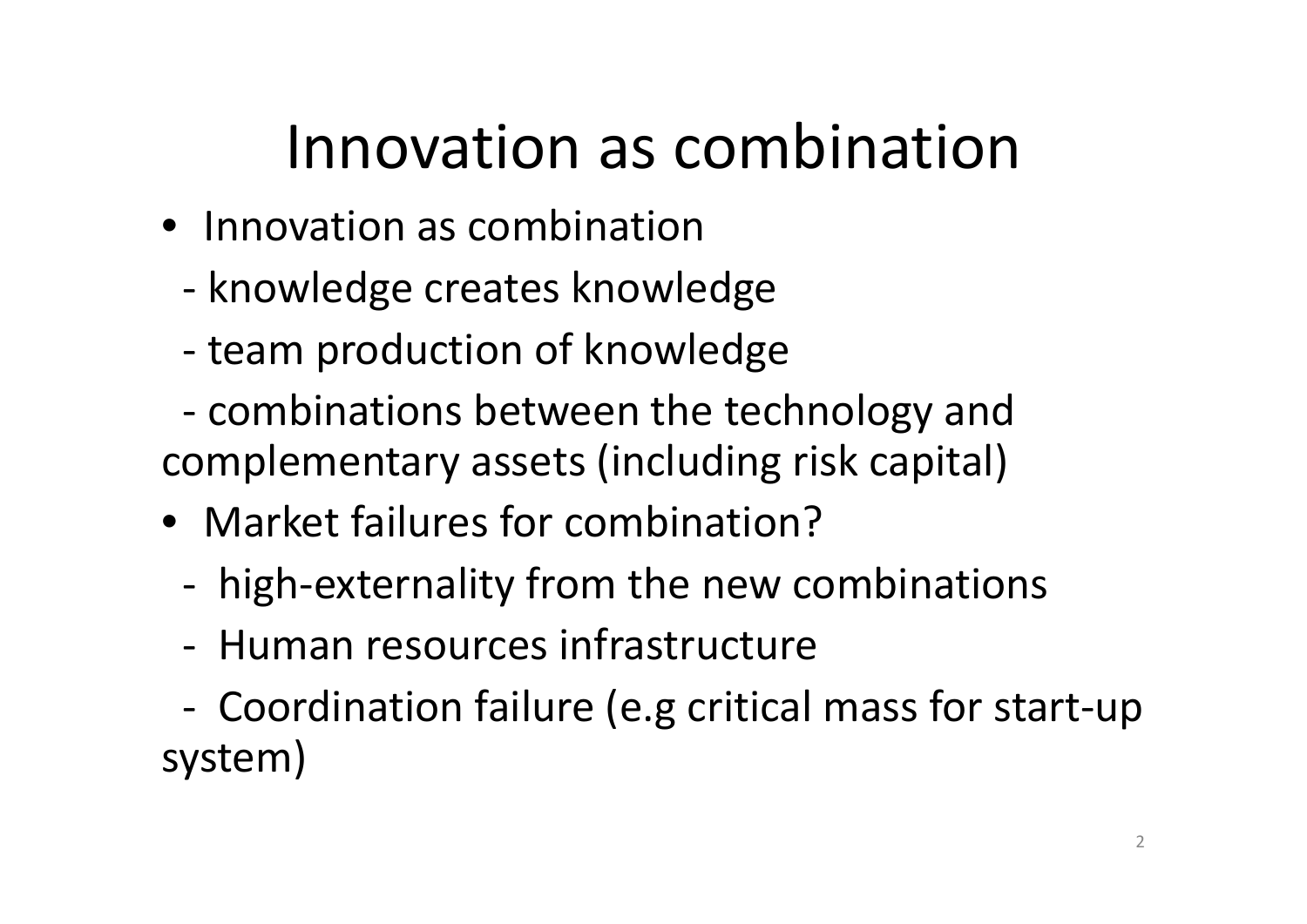# 1. Knowledge sources

- External knowledge sources are very important for suggesting R&D in both the US and Japan.
- Overall similar

four most important sources: science and technical literature, patent literature, users and internal

- Differences
	- ‐ US inventions are relatively more science based.
	- ‐Absorptive capability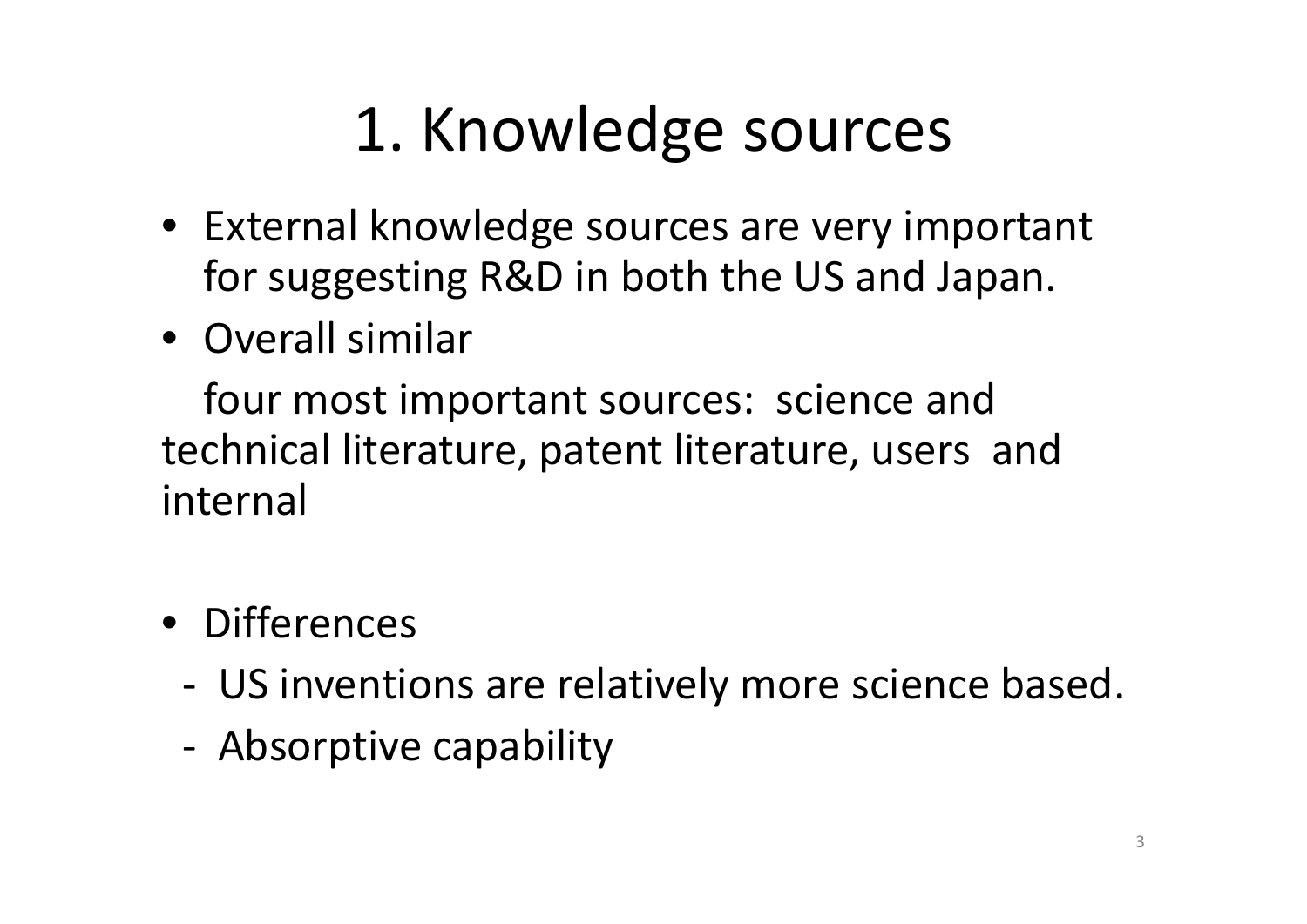#### Figure 1. Sources of knowledge for suggesting <sup>a</sup> R&D project (%, "very important", US-JP common weight) )

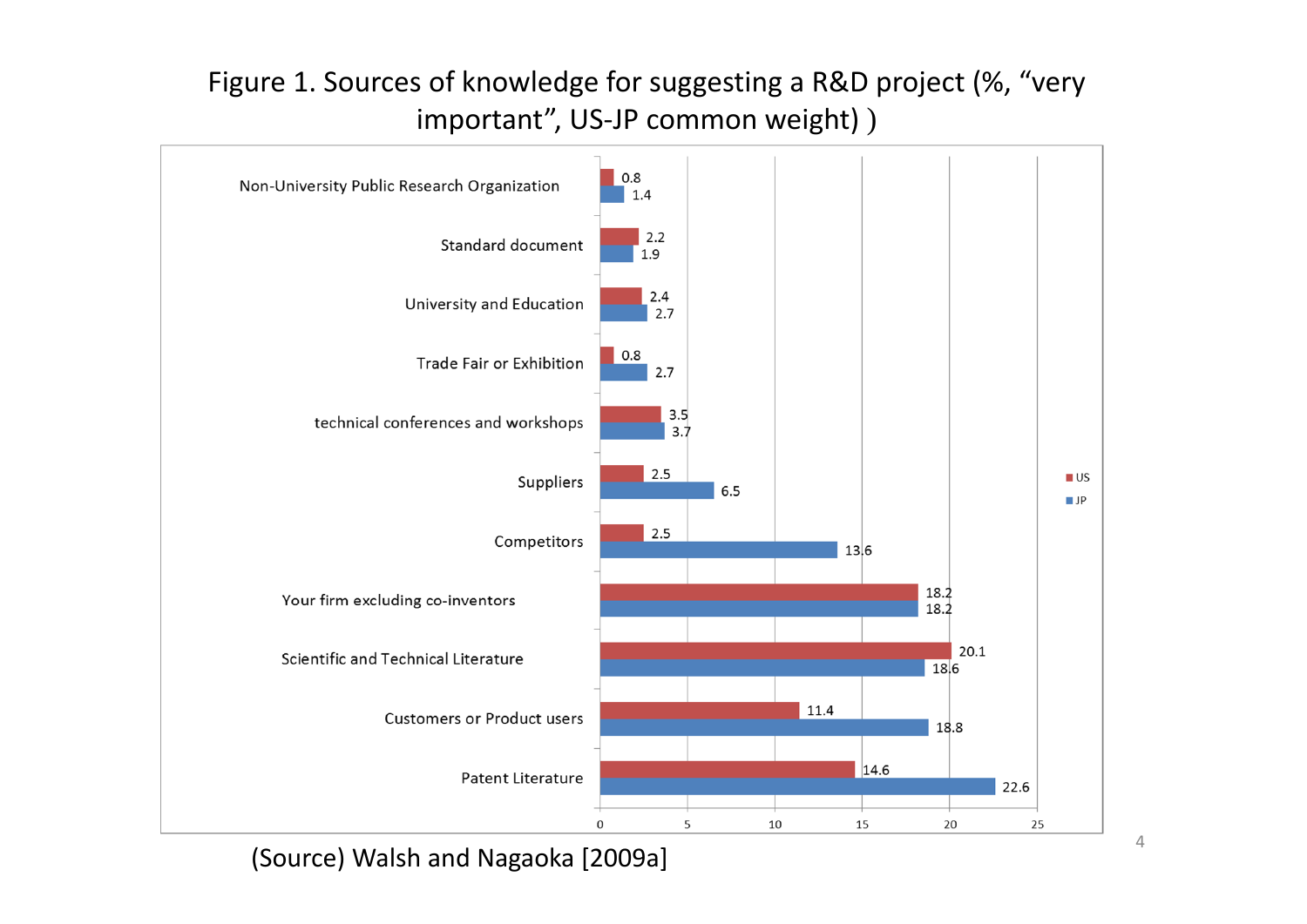Figure 2. Relative importance of science literature as the knowledge source of an R&D yielding the patent (base: the importance of patent)

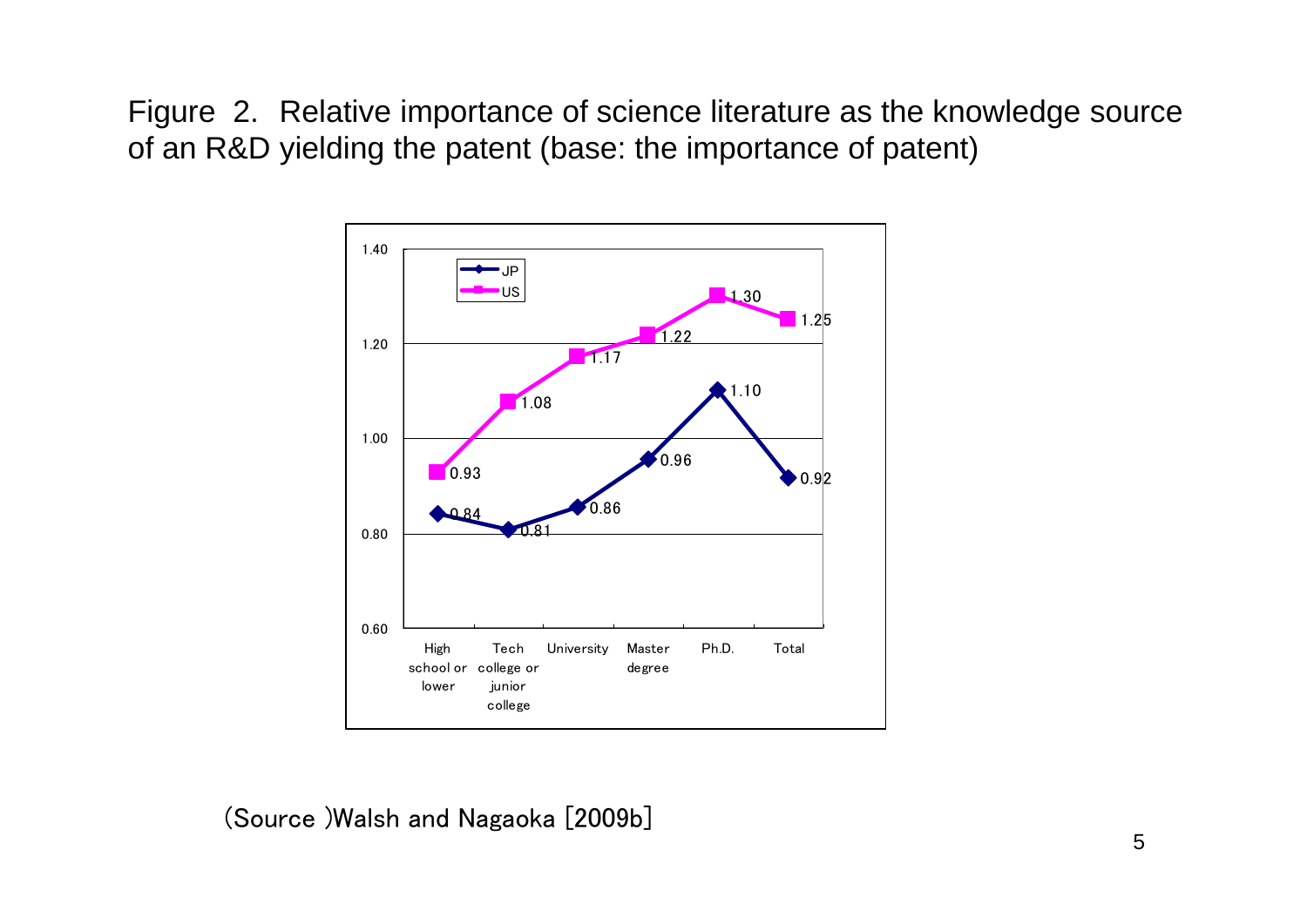## Table 1 Basic profiles of the surveyed inventors and their organizational affiliations

|                               |                                                             | trilateral patents | Europe |       |
|-------------------------------|-------------------------------------------------------------|--------------------|--------|-------|
|                               |                                                             | Japan              |        |       |
|                               | Sample size                                                 | 3,658              | 1,912  | 9,017 |
| Academic<br>background        | University graduate (%)                                     | 85.9               | 93.7   | 76.9  |
|                               | Doctorate (%)                                               | 12.4               | 45.3   | 26    |
|                               | Female (%)                                                  | 1.5                | 5.4    | 2.8   |
|                               | Age (years old)                                             | 39.5               | 52.7   | 45.4  |
| Organizational<br>affiliation | Employed at large corporation (251 or more employees) (%)   | 87.8               | 81.1   | 70.6  |
|                               | Employed at small or medium-sized corporation(%)            | 8.7                | 14.0   | 22.6  |
|                               | Institutions of higher education(%)                         | 2.3                | 2.2    | 3.2   |
|                               | National research institutes or other government organs (%) | 0.7                | 0.1    | 2.2   |
|                               | Foundations and other organizations (%)                     | 0.5                | 2.1    | 1.4   |
|                               | self-employed and students                                  | 2.0                |        |       |

Source: RIETI Inventor Survey (2007) for Japan, Europe's PatVal for EU (covering six countries: Germany, France, England, Italy, Spain, and the Netherlands). See Nagaoka and Walsh [2009a],

Note: Self-employed individuals can be affiliated with organizations.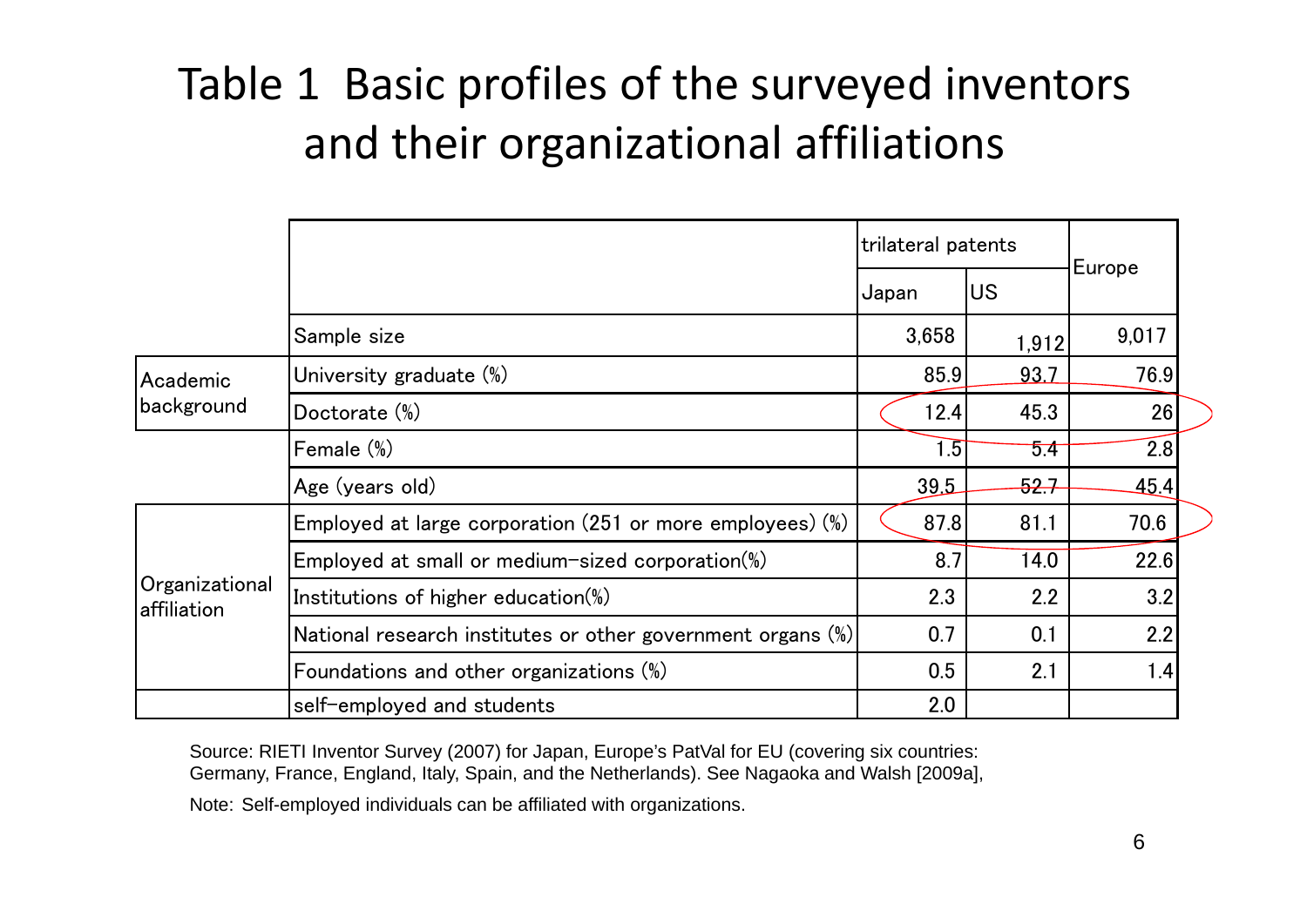## 2.Co‐inventions and the collaborations

- $\bullet$  Research collaborations across organizations are substantial in both countries:
- ‐ Co‐inventions with external co‐inventors are significant (around 12%) ‐The other collaborations 20 to 30%.
- Similar level and structure in terms of the type of the partners
- ‐ Co‐inventions with <sup>a</sup> researcher in the University or PROs (3% +) and the other collaborations ( around 6% )exist at similar level for the two countries.

‐ Vertical co‐inventions with <sup>a</sup> supplier or with <sup>a</sup> customer are also similarly important.

•Major difference: Co-inventions across borders and with foreign born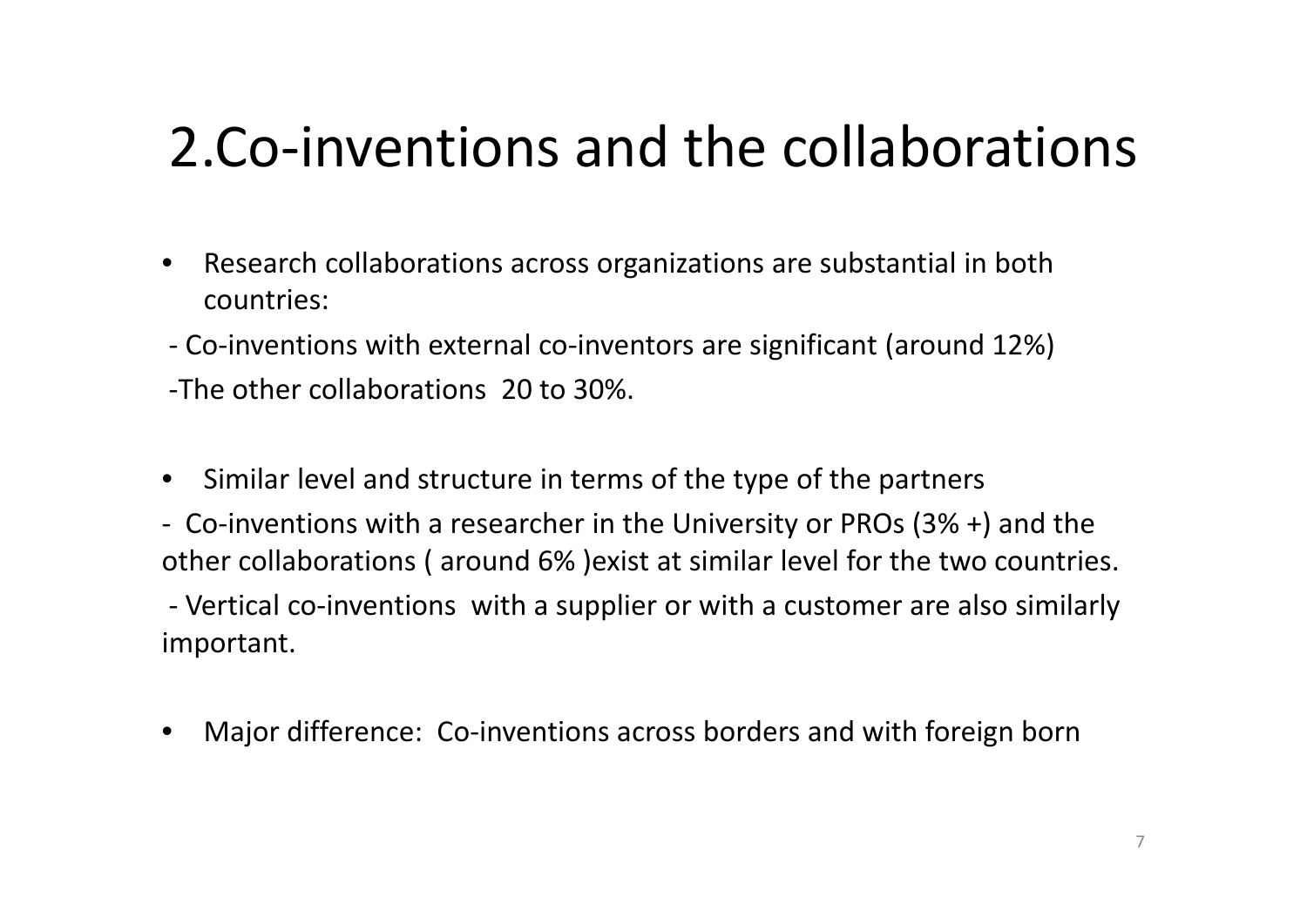#### Figure 3. External Co-inventors by organization type, US and Japan (NBER weights)

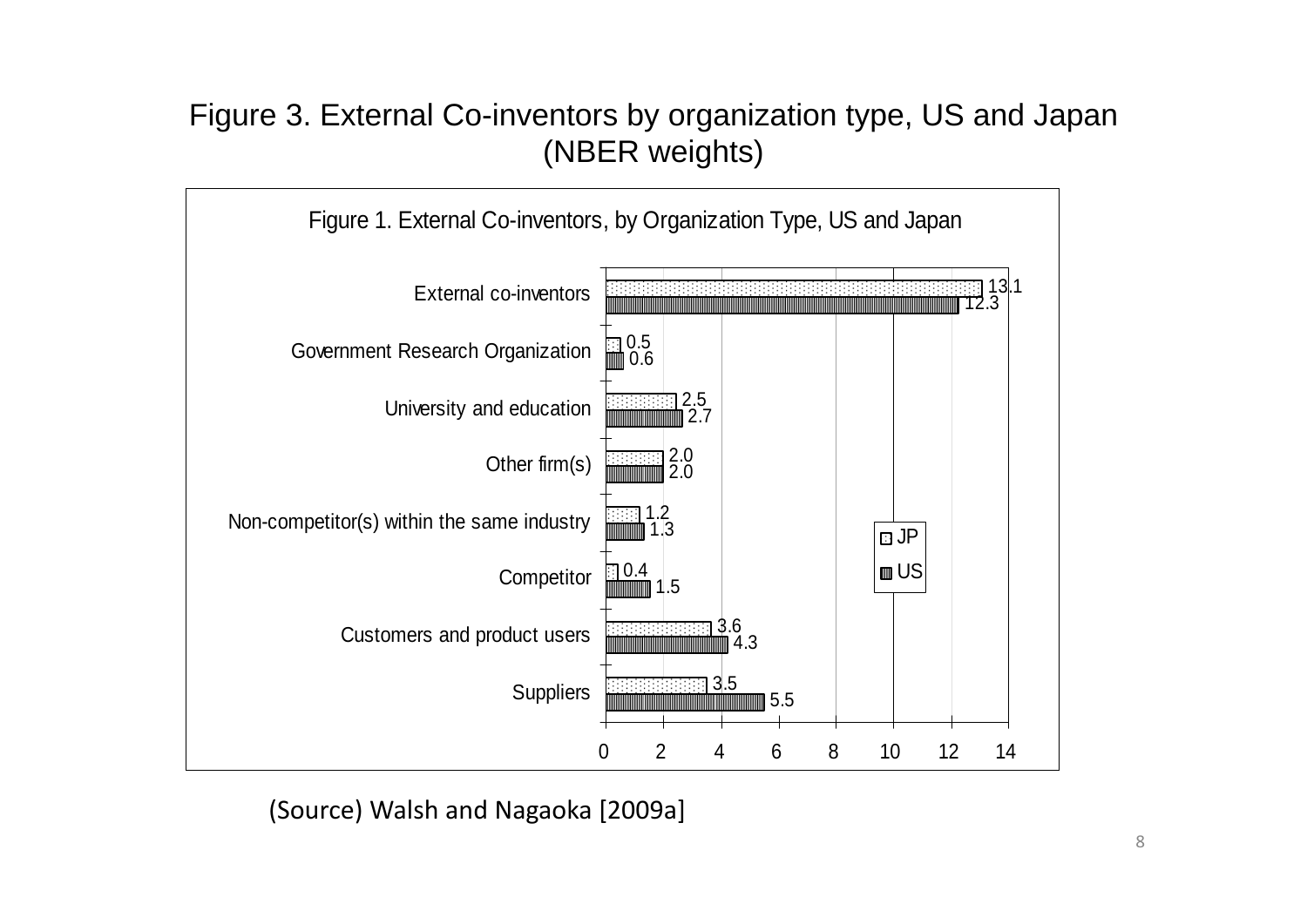### Figure 4. Formal or Informal Collaboration with Outside Organizations, by Organization Type, US and Japan (NBER weight)

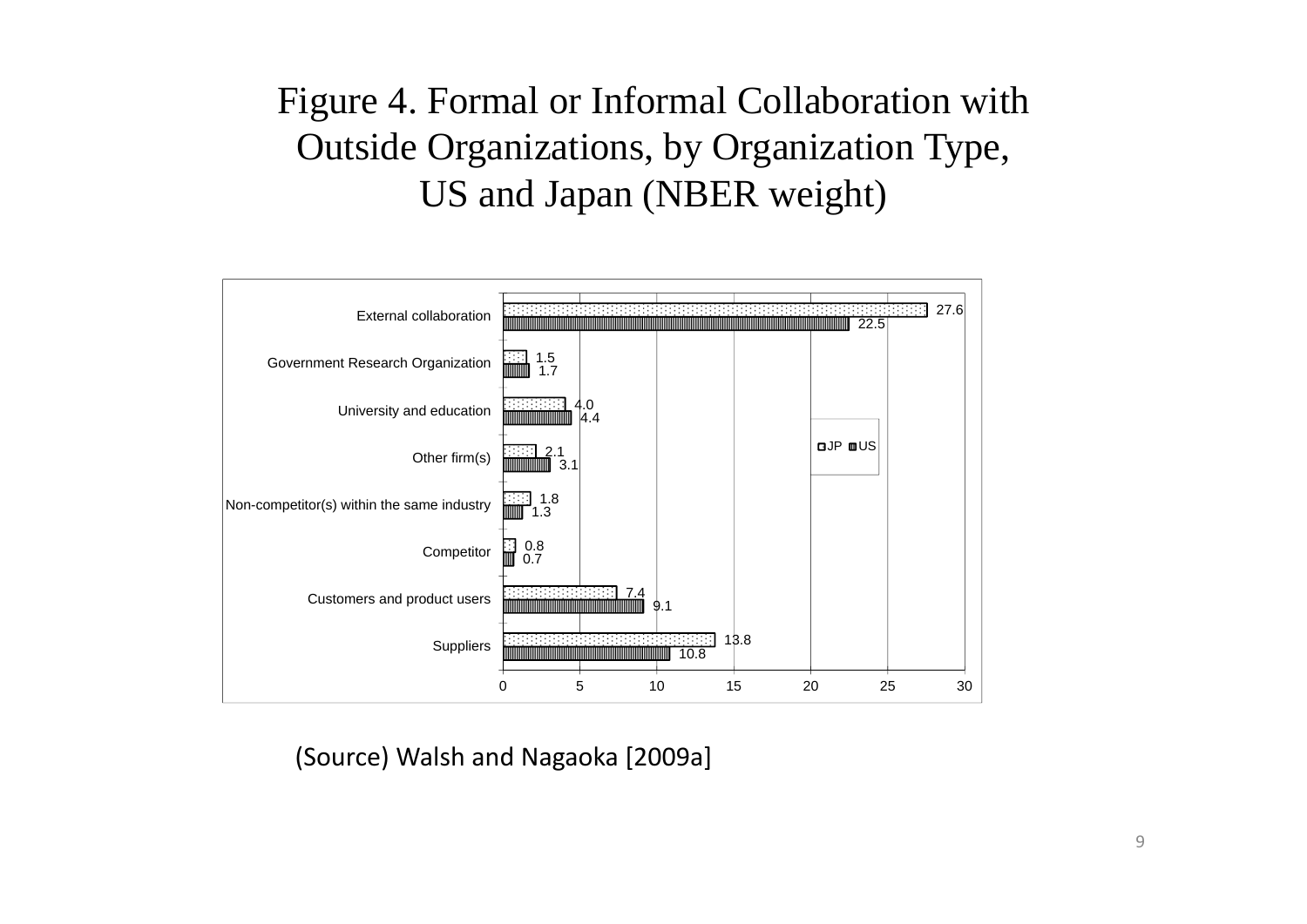### Figure 5. Co-inventions with foreign born and those with foreign residency (US, JP; DE, GB)



Tsukada and Nagaoka(2015) 10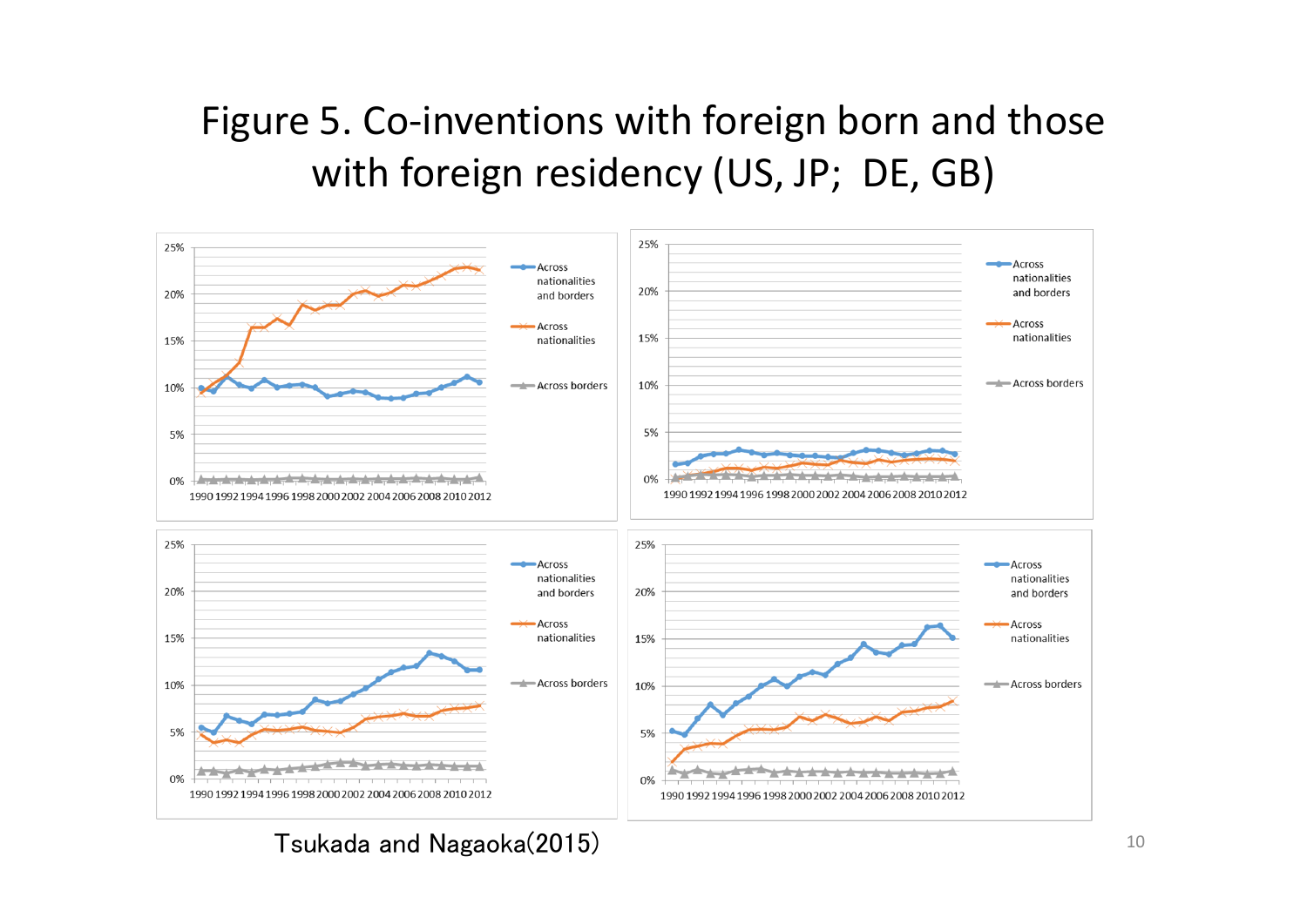# 3.Mobility and start‐ups

- Mobility as <sup>a</sup> mechanism for new combinations
	- ‐University startups for assessing new technologies
	- ‐Disagreements in <sup>a</sup> firm as sources of startups (Klepper).
- Significantly lower mobility in Japan.

‐ In Japan, very limited mobility for the reason of promotion or higher salary (In the US they are the most important)

‐Mobility due to job loss is also small in Japan.

‐ Startup/Move for attractive research environment more frequent in the US.

• Majority of movement in large Japanese firms is secondment.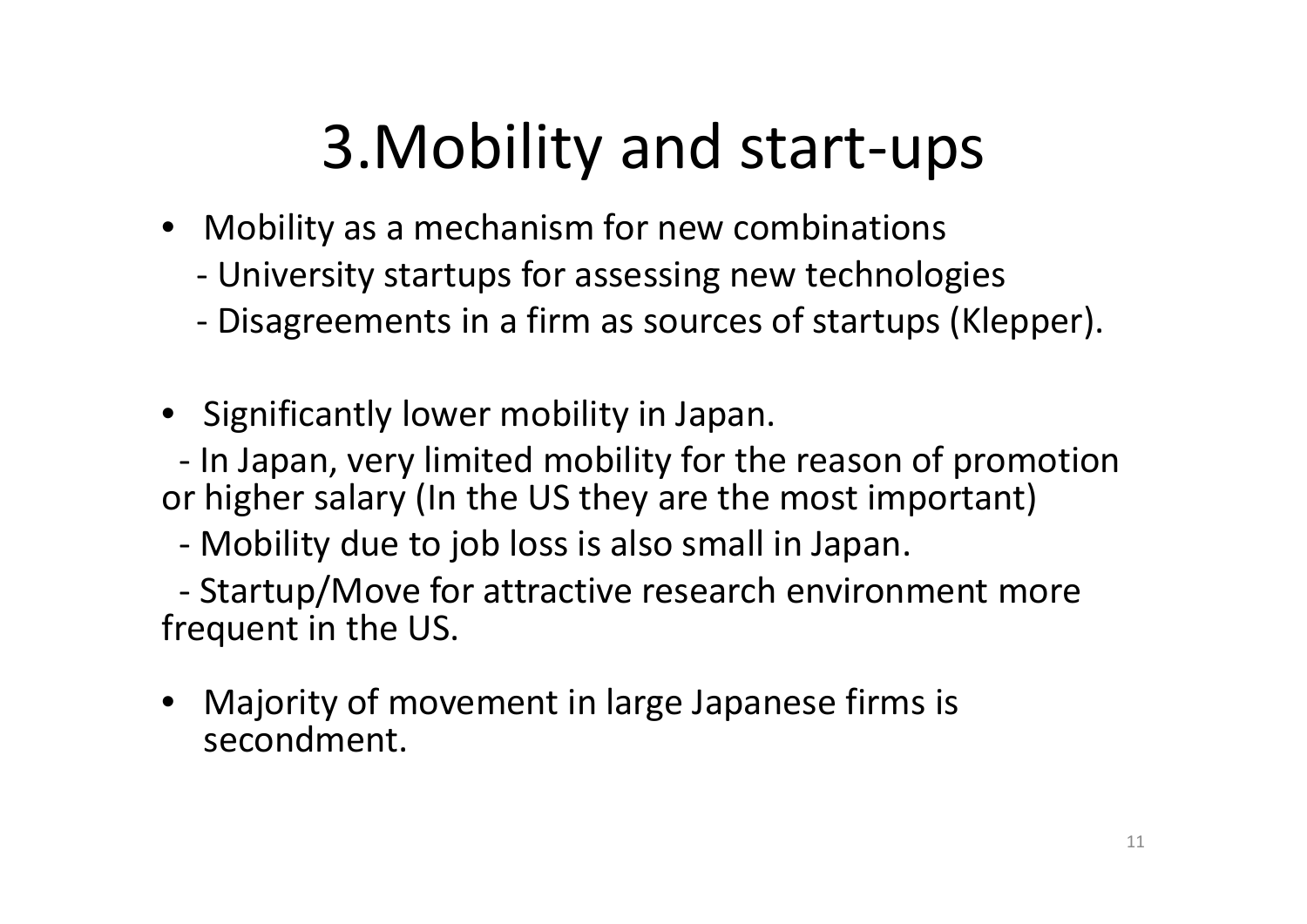### Figure 6 Inventor Inbound Mobility, US and Japan

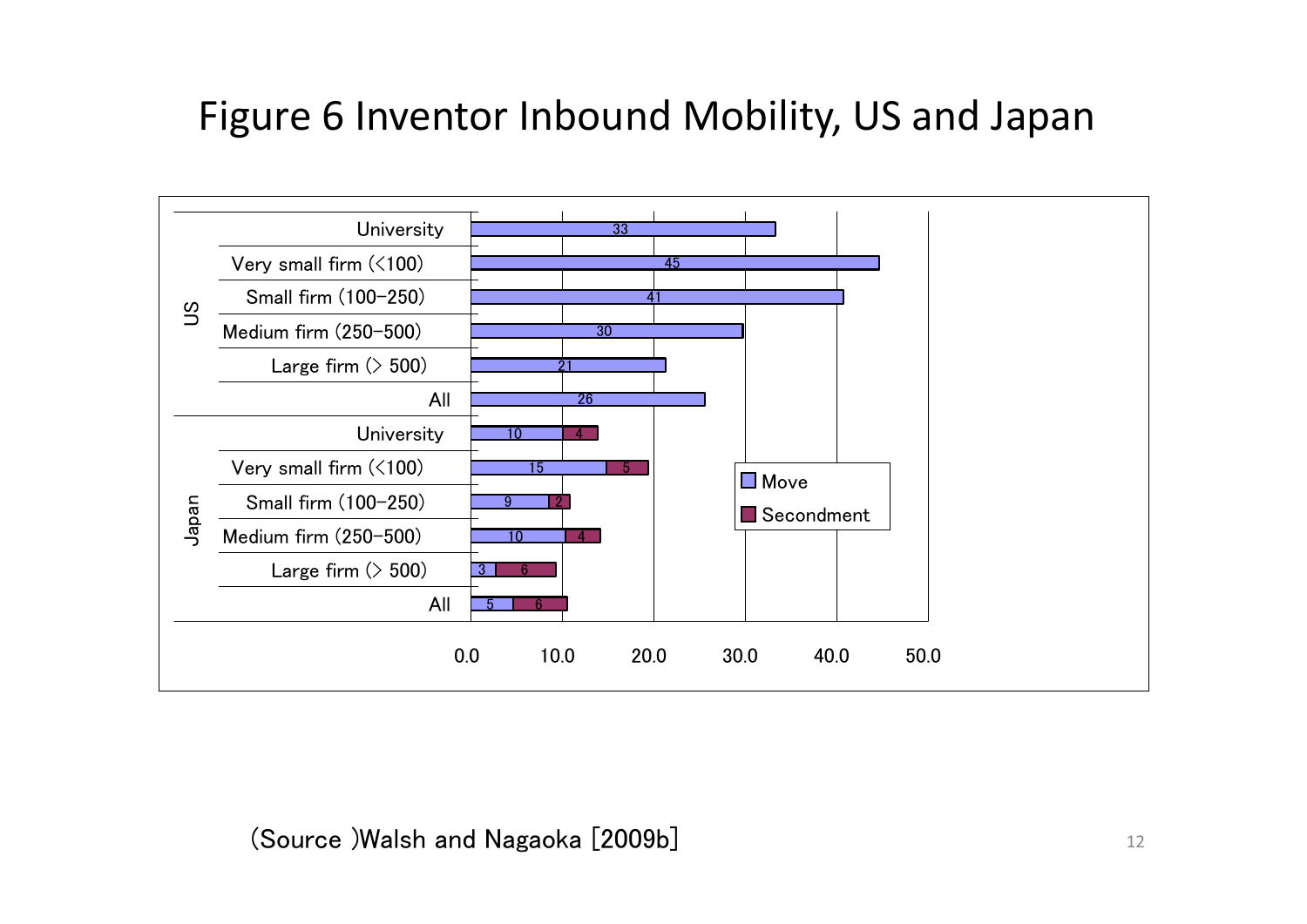### Figure 7. Reasons for the change of employer



Based on PATVAL-2 survey (Source)Nagaoka, Tsukada, Onishi and Nishimura (2012)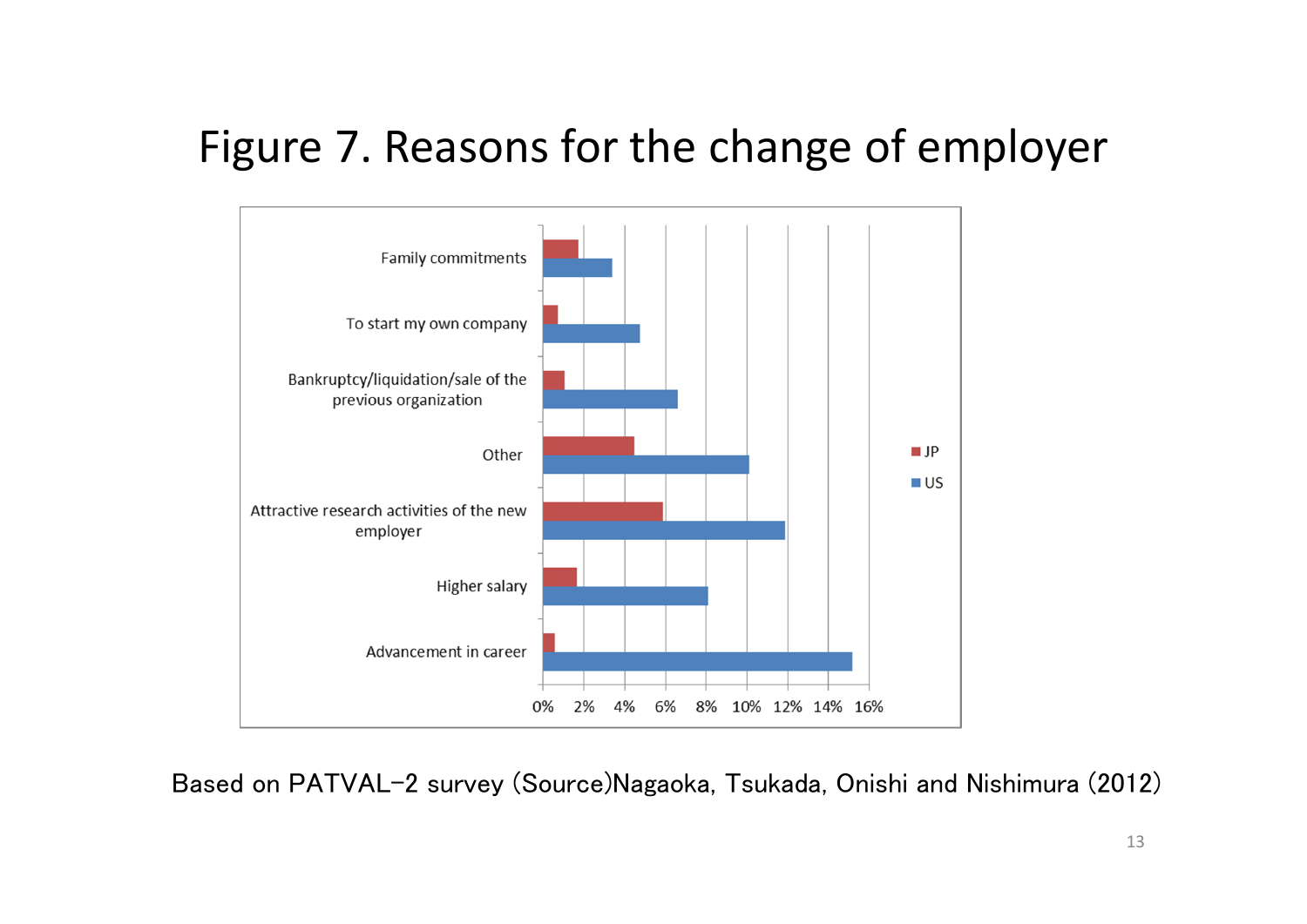## Table 2 Funding sources: share (%) of funding for the research by organization type

|                                 | Own(including<br>debt) |                             | Government<br><b>User</b> |             |                   | Supplier |       | <b>Other firms</b> |       | Venture capital and<br>angels |              | No. of sample    |              |                 |
|---------------------------------|------------------------|-----------------------------|---------------------------|-------------|-------------------|----------|-------|--------------------|-------|-------------------------------|--------------|------------------|--------------|-----------------|
|                                 | Japan                  | <b>USA</b>                  | <u>Japan</u>              | <b>LUSA</b> | <u>Japan IUSA</u> |          | Japan | <b>USA</b>         | Japan | <b>USA</b>                    | <u>Japan</u> | <b>USA</b>       | <u>Japan</u> | <b>IUSA</b>     |
| Large firm                      | 96.4                   | 92.2                        | 0.9                       | 2.0         | 0.8               | 2.0      | 0.5   | 0.5                | 0.9   | 0.3                           | 0.0          | 0.2              | 2,865        | 1,389           |
| Medium-<br>sized firm           | 94.3                   | 86.6                        | 0.9                       | 5.1         | 3.2               | 4.0      | 0.8   | 0.0                | 0.8   | 0.0                           | 0.0          | 0.0              | 198          | 74              |
| Small firm                      | 92.8                   | 84.1                        | 1.2                       | 1.7         | 4.4               | 3.2      | 0.2   | 0.0                | 0.6   | 2.0                           | 0.1          | 1.7              | 127          | 60              |
| Smallest<br><b>Ifirm</b>        | 85.6                   | 70.0                        | 2.9                       | 3.1         | 3.9               | 3.9      | 0.5   | 1.3                | 2.7   | 1.7                           | 0.7          | 16.5             | 176          | 216             |
| <b>University</b><br>or college | 44.1                   | 40.4                        | 26.1                      | 40.6        | 0.8               | 1.0      | 3.5   | 0.0                | 15.1  | 8.7                           | $0.0\,$      | 2.8              | 79           | 42              |
| Other                           | ൶൶<br>$-0.01$          | <u>oo</u> o<br>$\mathbf{u}$ | $17 - 4$                  | 196         | 2.4               | 2.7      | 0.0   | 0.0                | 2.3   | 0.0                           | 0.0          | 0.0              | 42           | 12 <sup>2</sup> |
| AII                             | 94.1                   | 87.5                        | $\overline{7}$            | 3.3         | .3I               | າ<br>.4  | 0.6   | 0.6                | 3     | 0.7                           | 0.1          | 2.3 <sub>1</sub> | 3.487        | .801            |

Note. Large firm has 501 or more employees, Medium-sized firm has 251- 500 (250-500 in the US) employees, Small firm has 101-250 (100-249) employees, Smallest firm has 100 (99) or less employees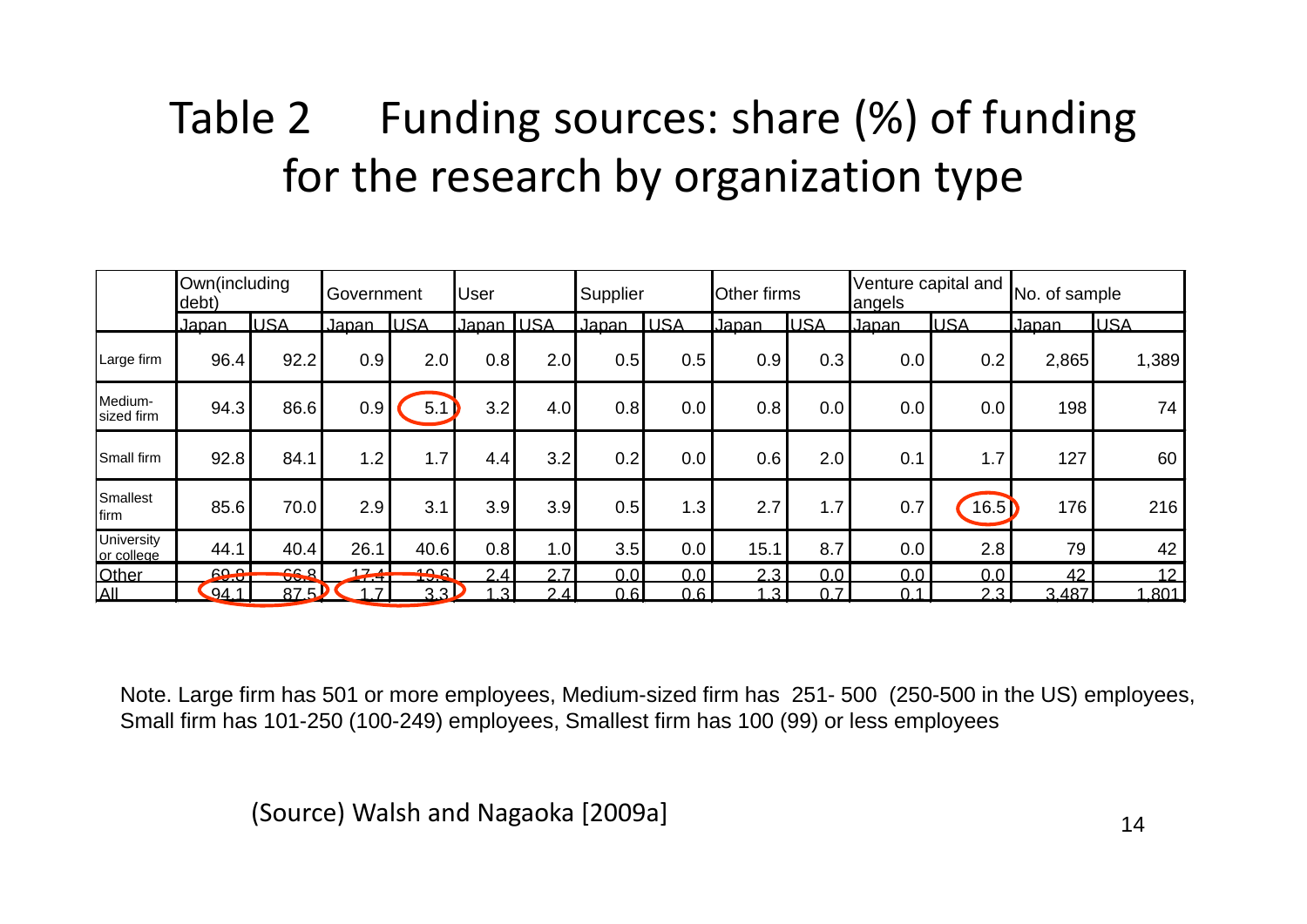# Conclusions

- Strengthen the absorptive capability for science
- Strengthen the collaborative capability across borders

employment practices and language capability

• Startup system

critical mass of the startup system